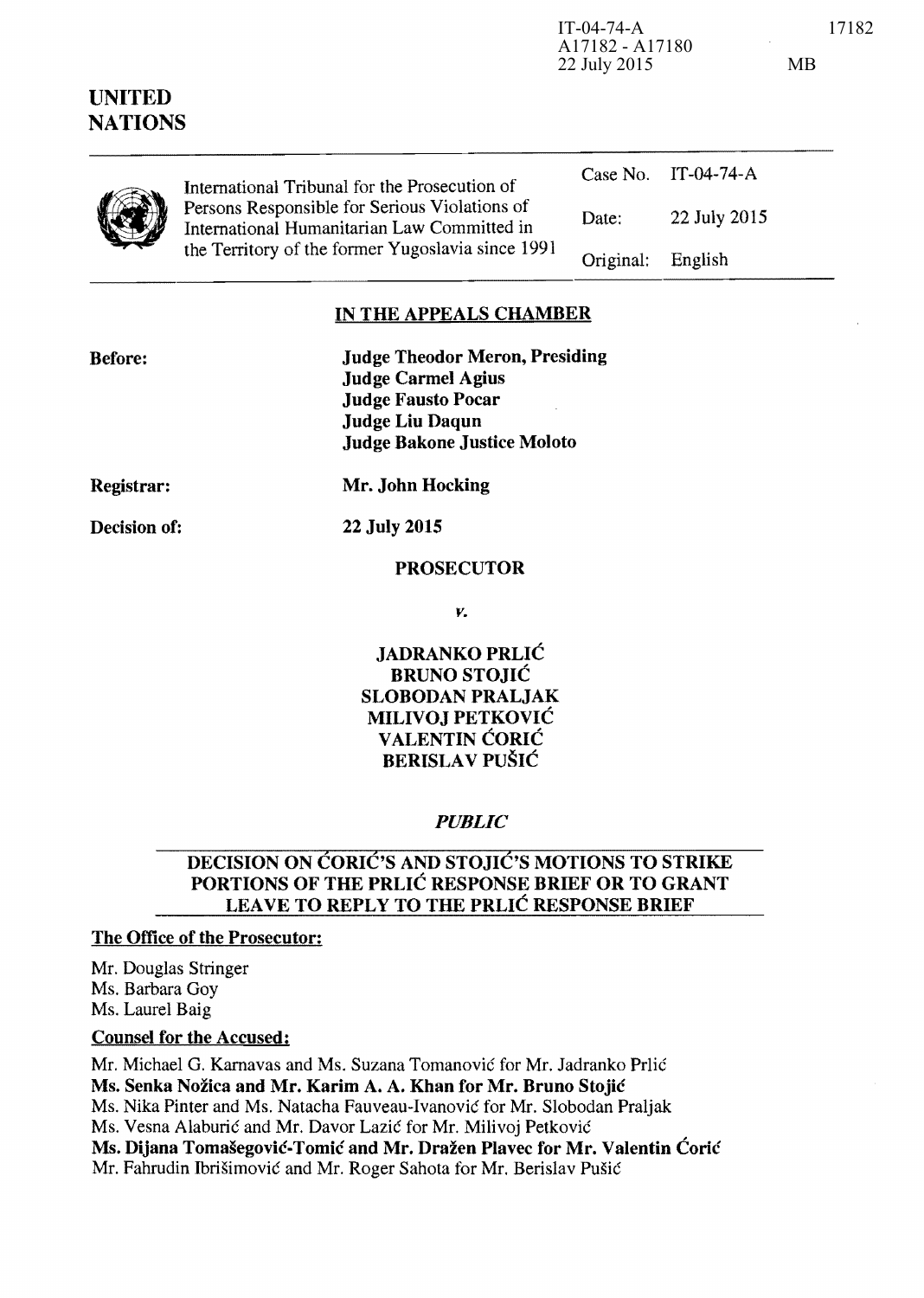**THE APPEALS CHAMBER** of the International Tribunal for the Prosecution of Persons Responsible for Serious Violations of International Humanitarian Law Committed in the Territory of the fanner Yugoslavia since 1991 ("Appeals Chamber" and "Tribunal", respectively);

**NOTING** the judgement rendered in French by Trial Chamber **III** of the Tribunal on 29 May  $2013$ ;

**NOTING** that Bruno Stojic ("Stojic"), Valentin Coric ("Coric"), and the Office of the Prosecutor ("Prosecution") filed their appeal briefs against the Trial Judgement on 12 January 2015,<sup>2</sup> and that Jadranko Prlic ("Prlic") filed his response brief to the Prosecution's appeal on 7 May 2015;<sup>3</sup>

**BEING SEISED** of "Valentin Coric's Motion to Strike, or in the Alternative, Request for Leave to Reply", filed confidentially on 22 May 2015 ("Motion"), in which Coric requests the Appeals Chamber to: (i) strike paragraphs 142-146 of the Priic Response Brief, on the grounds that they do not respond to the Prosecution Appeal Brief but to the Coric Appeal Brief, contrary to the Practice Direction on Formal Requirements for Appeals from Judgement; or, in the alternative, (ii) grant him leave to reply to the Prlic Response Brief;<sup>4</sup>

**BEING FURTHER SEISED OF "Bruno Stojić's Joinder to Coric Motion to Strike or for Leave to** Reply", filed confidentially on 27 May 2015 ("Joinder Motion"), in which Stojic joins the Motion, arguing that the Priic Response Brief also impermissibly contains submissions on the Stojic Appeal Brief,<sup>5</sup> and requests that: (i) paragraphs 58(f), 96-97, 116-117, and 123-127 be struck from the Prlic Response Brief; or, in the alternative, (ii) Stojic be granted leave to reply to the Pric Response Brief: $6$ 

**NOTING** the "Prosecution Response to Valentin Ćorić's Motion to Strike, or in the Alternative, Request for Leave to Reply", filed confidentially on 1 June 2015 ("Prosecution Response"), $7 \text{ in }$ which the Prosecution: (i) concurs that the Prlic Response Brief contains submissions on other appellants' appeal briefs, contrary to the Practice Direction; and (ii) requests an opportunity to

<sup>&</sup>lt;sup>1</sup> Prosecutor v. Jadranko Prlić et al., Case No. IT-04-74-T, Judgement, 6 June 2014 (French original filed on 29 May 2013) ("Trial JUdgement").

<sup>&</sup>lt;sup>2</sup> Bruno Stojić's Appellant's Brief, 12 January 2015 (confidential) ("Stojić Appeal Brief"); Appellant's Brief of Valentin Ćorić, 12 January 2015 (confidential) ("Ćorić Appeal Brief"); Prosecution Appeal Brief, 12 January 2015 (confidential) ("Prosecution Appeal Brief'). *See also* Corrigendum to Appellant's Brief of Valentin Corie, 12 January 2015 (confidential).

 $^3$  Jadranko Prlić's Respondent's Brief, 7 May 2015 (confidential) ("Prlić Response Brief").

<sup>4</sup> Motion, paras 4-15, p. 7, *referring to* Practice Direction on Formal Requirements for Appeals from Judgement, IT/201, 7 March 2002 ("Practice Direction"), para. 5.

 $<sup>5</sup>$  Joinder Motion, paras 1-2, 8-16.</sup>

 $6$  Joinder Motion, paras 9, 17-20, pp. 6-7.

<sup>&</sup>lt;sup>7</sup> Notwithstanding the confidential status of the Motion, the Joinder Motion, and the Prosecution Response, the Appeals Chamber finds no reason to render the present decision confidentially.